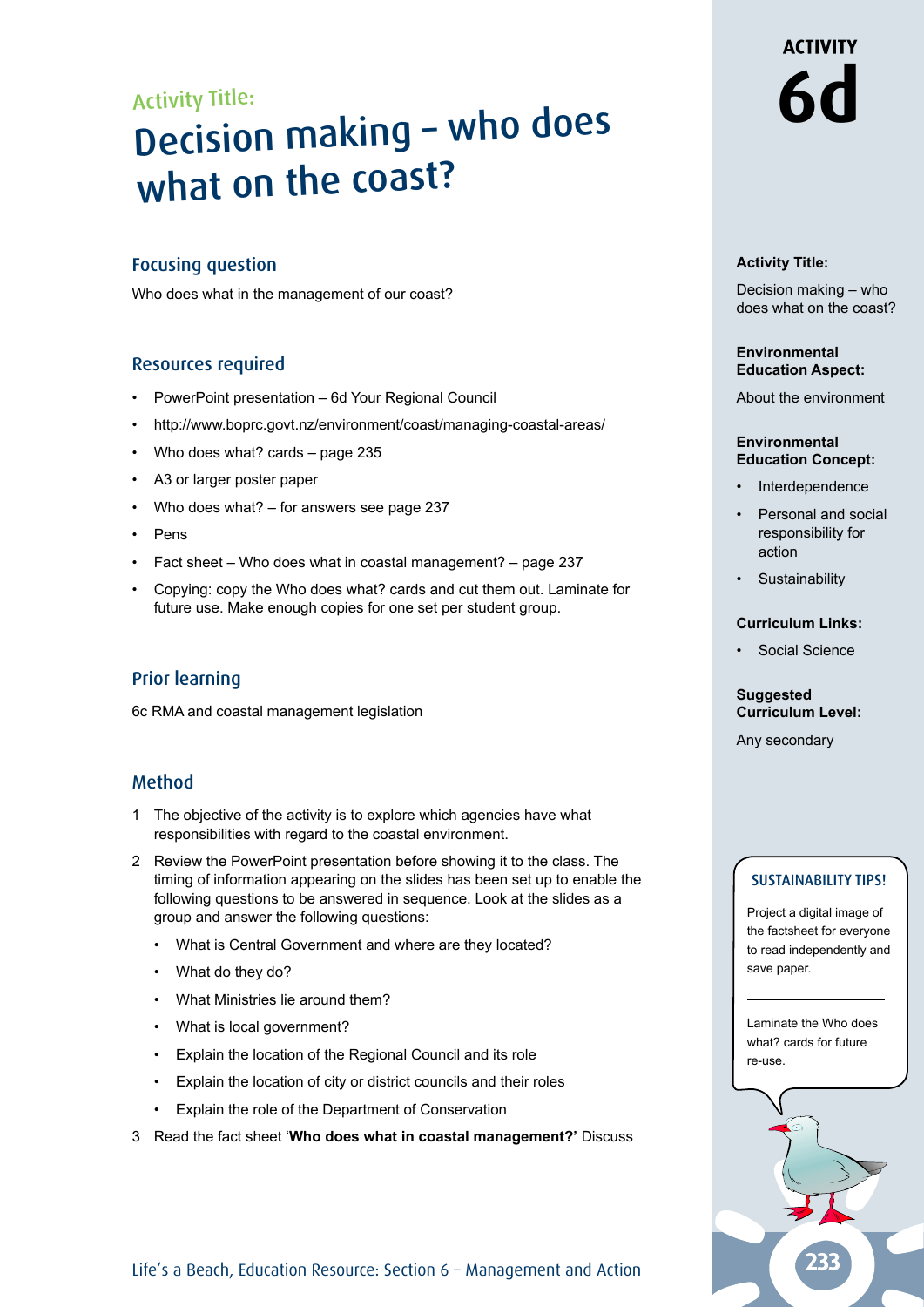as a class 'what is a government agency?' and talk about the difference between local and Central Government. Discuss any experiences that students have had with these various agencies (for example, they may have participated in dune planting with Coast Care or had a visit from the Department of Conservation during Conservation Week).

- 4 In small groups: each group has five pieces of poster paper. In the centre of each piece of paper stick a card that has one of the following names: Maritime New Zealand, Ministry of Fisheries, district council, regional council and Department of Conservation.
- 5 Use the remainder of the **Who does what?** cards to match the different coastal responsibilities to the various government agencies. Place the cards on the page with the name of the agency that is responsible for the activity written on the card.
- 6 As a class review answers. Answers can be obtained from the ordering of cards on the original Who does what? card sheet.

## Possible next steps

- Once the activity is complete stick the cards onto poster sized paper and display on the classroom wall.
- Explore other related discussion topics such as: who knows where Central Government is located? What is the difference between central and local government? What is the Beehive? What is a 'Ministry'? What does a Minister do?
- 6e Coast Care an activity that explores what Coast Care is and what they do.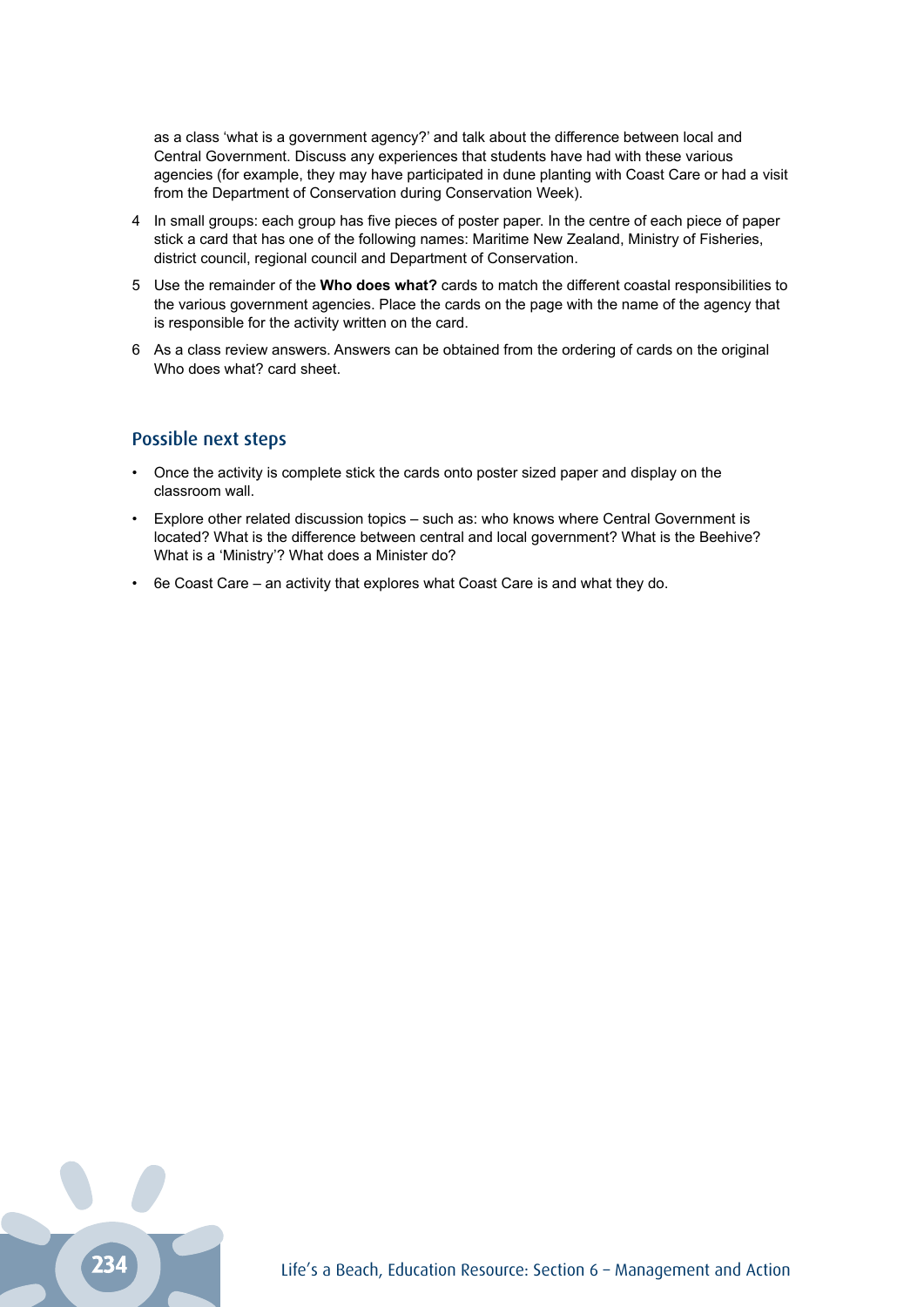# Cards Who does what?

|  | <b>Regional council</b><br>(Bay of Plenty Regional Council)                           | Issuing permits for development of a<br>marina                |
|--|---------------------------------------------------------------------------------------|---------------------------------------------------------------|
|  | Monitoring permits for discharge of<br>waste into the sea                             | Issuing permits for removal of<br>mangroves in a harbour      |
|  | Navigation of small boats in the harbour                                              | Issuing permits for development of a<br>sea wall              |
|  | Oil pollution in the harbour                                                          | Issuing permits for dredging works in<br>the harbour          |
|  | Issuing permits for building a structure<br>such as a wharf                           | Issuing permits for discharge of waste<br>into the sea        |
|  | Issuing permits to dig up the seafloor                                                | Issuing permits for major earthworks                          |
|  | Issuing permits to take large amounts of<br>sand from the beach                       | Developing Coastal Environment Plans                          |
|  | <b>Department of Conservation</b>                                                     | Issuing permits to a tourist company to<br>go whale watching  |
|  | Protection of wildlife (such as insects,<br>marine mammals and endangered<br>animals) | Issuing permits to a tourist company to<br>swim with dolphins |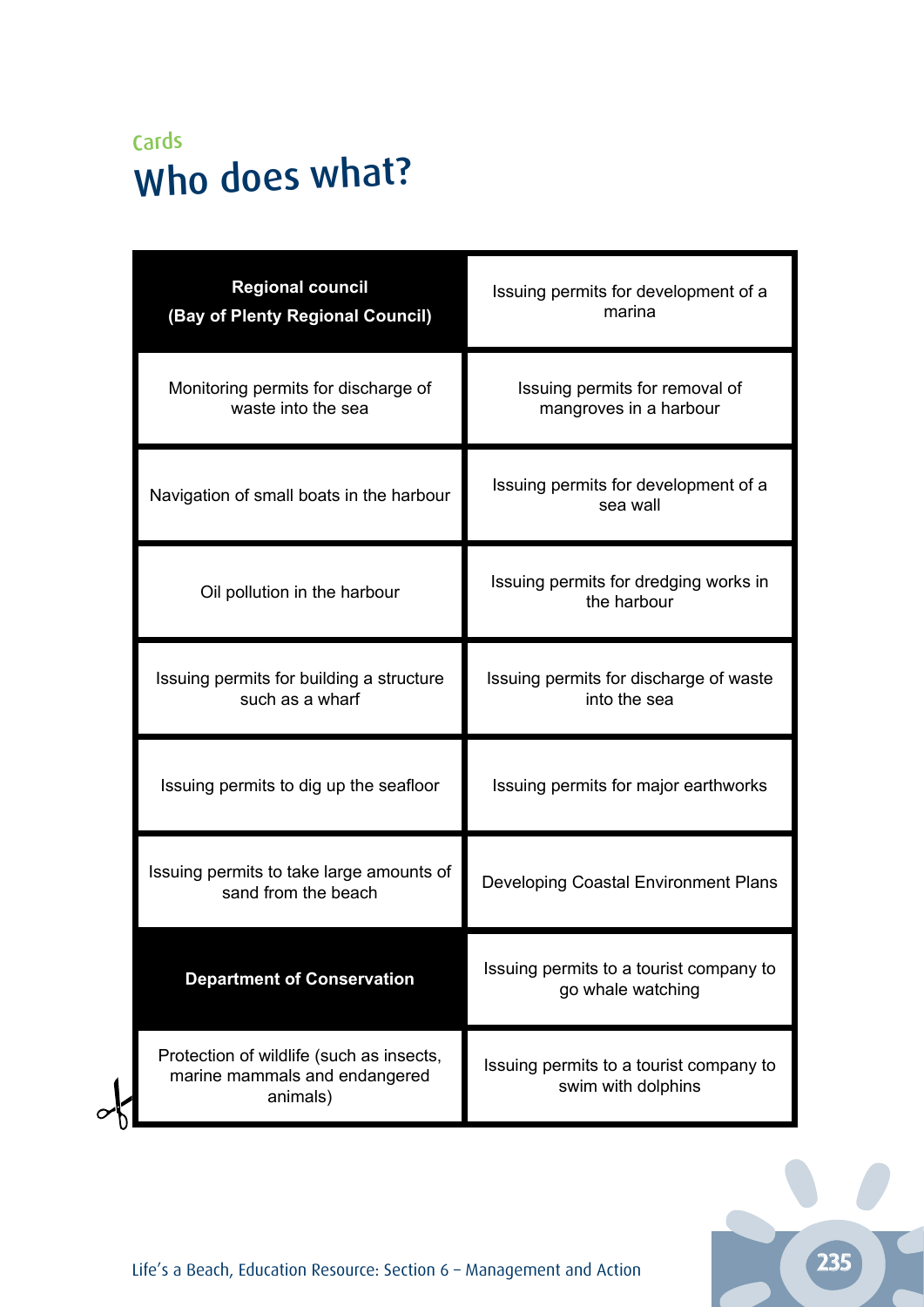| Looking after marine reserves and<br>marine protected areas                                 | Protection of wildlife (such as native<br>birds – like the dotterel)                              |
|---------------------------------------------------------------------------------------------|---------------------------------------------------------------------------------------------------|
| <b>Ministry for Primary Industries</b>                                                      | Looking after commercial fisheries and<br>the Quota Management System                             |
| Conducting fisheries research                                                               | Policing recreational fisheries                                                                   |
| Creating Taiapure and Mataitai reserves                                                     | Looking after customary fisheries                                                                 |
| <b>District or city councils</b>                                                            | Issuing consents for land activities<br>outside the Coastal Marine Area (such<br>as subdivisions) |
| Looking after the sewage treatment<br>plant                                                 | Collection of rubbish and recycling                                                               |
| Coastal reserves management                                                                 | Dog control and litter control to the<br>mean low water mark                                      |
| Preparing district plans                                                                    | Noise control in the Coastal Marine<br>Area                                                       |
| <b>Maritime New Zealand</b>                                                                 | The general control of vessels at sea,<br>including survey standards.                             |
| Marine dumping (discharges also<br>require consents from Bay of Plenty<br>Regional Council) | Dealing with oil spills outside the 12<br>nautical mile limit                                     |
|                                                                                             |                                                                                                   |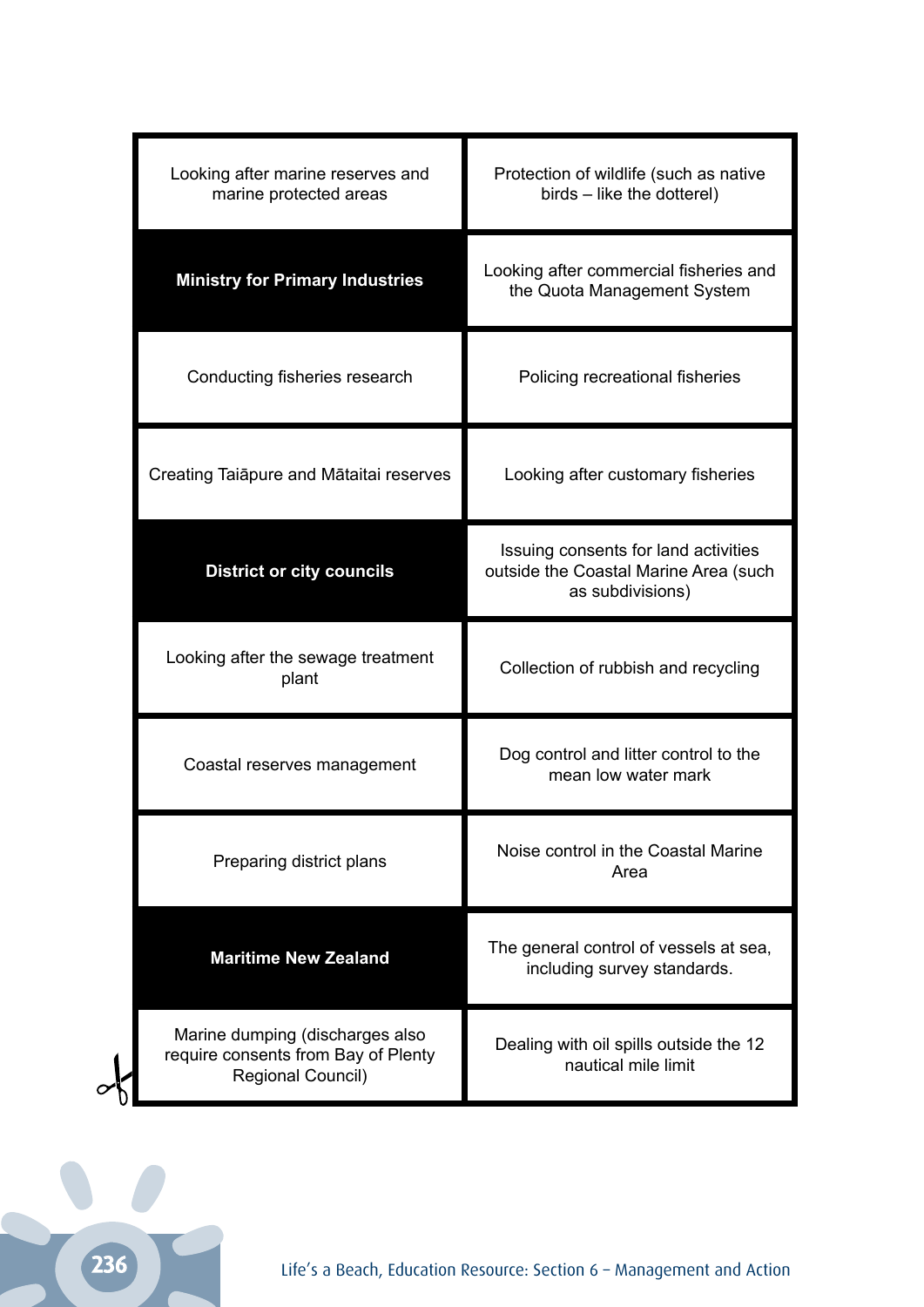# Fact sheet Who does what in coastal management?

#### **There are several agencies responsible for managing coastal activities but WHO DOES WHAT?**

The roles of each agency responsible for activities in the coastal marine area are set out below. The coastal marine area is defined as the area from mean high water (high tide) to 12 nautical miles offshore.

# Regional councils (such as Bay of Plenty Regional Council and Waikato Regional Council)

Regional councils are responsible for:

- Developing the Regional Coastal Plan for the management of the use, development and protection of the Coastal Marine Area.
- Issuing coastal permits for activities in the Coastal Marine Area (such as development of wharves, sea walls, marinas, dredging and discharges).
- Controlling earthworks, burning and vegetation disturbance.
- Monitoring coastal permits and the state of the coastal resources (excluding fisheries).
- Navigations and safety in harbours and out to the 12 nautical mile limit.
- Oil pollution control within coastal waters out to the 12 nautical mile limit.

People should contact the regional council if they intend to do any of the following in the coastal marine area:

- Build or alter a structure in the coastal marine area.
- Disturb the foreshore or seabed.
- Introduce plants to the coastal marine area.
- Reclaim or drain the foreshore or seabed.
- Take gravel or sand from the coast.
- Discharge waste into coastal water.
- Take or use heat or energy from open coastal water.
- Deposit material on the foreshore or seabed.

They might need a Coastal Permit.

# Department of Conservation

The Department of Conservation is responsible for:

- Protection of marine mammals e.g. whales, dolphins, seals.
- Supervising whale and dolphin rescues, including the care or disposal of sick or injured marine mammals.
- Administering Crown-owned foreshore and seabed.
- Protection of wildlife insects, reptiles, birds.
- Advocating for conservation (providing a conservation perspective on regional policy and plans, and district plans) to the general public.
- Managing and caring for marine reserves and marine protected areas.

## Maritime New Zealand

- Maritime New Zealand looks after the Maritime Transport Act. It looks after navigation, safety and oil pollution control.
- The general control of vessels at sea. including survey standards.
- Dealing with oil spills outside the 12 nautical mile limit.
- Marine dumping (discharges also require consents from Bay of Plenty Regional Council).